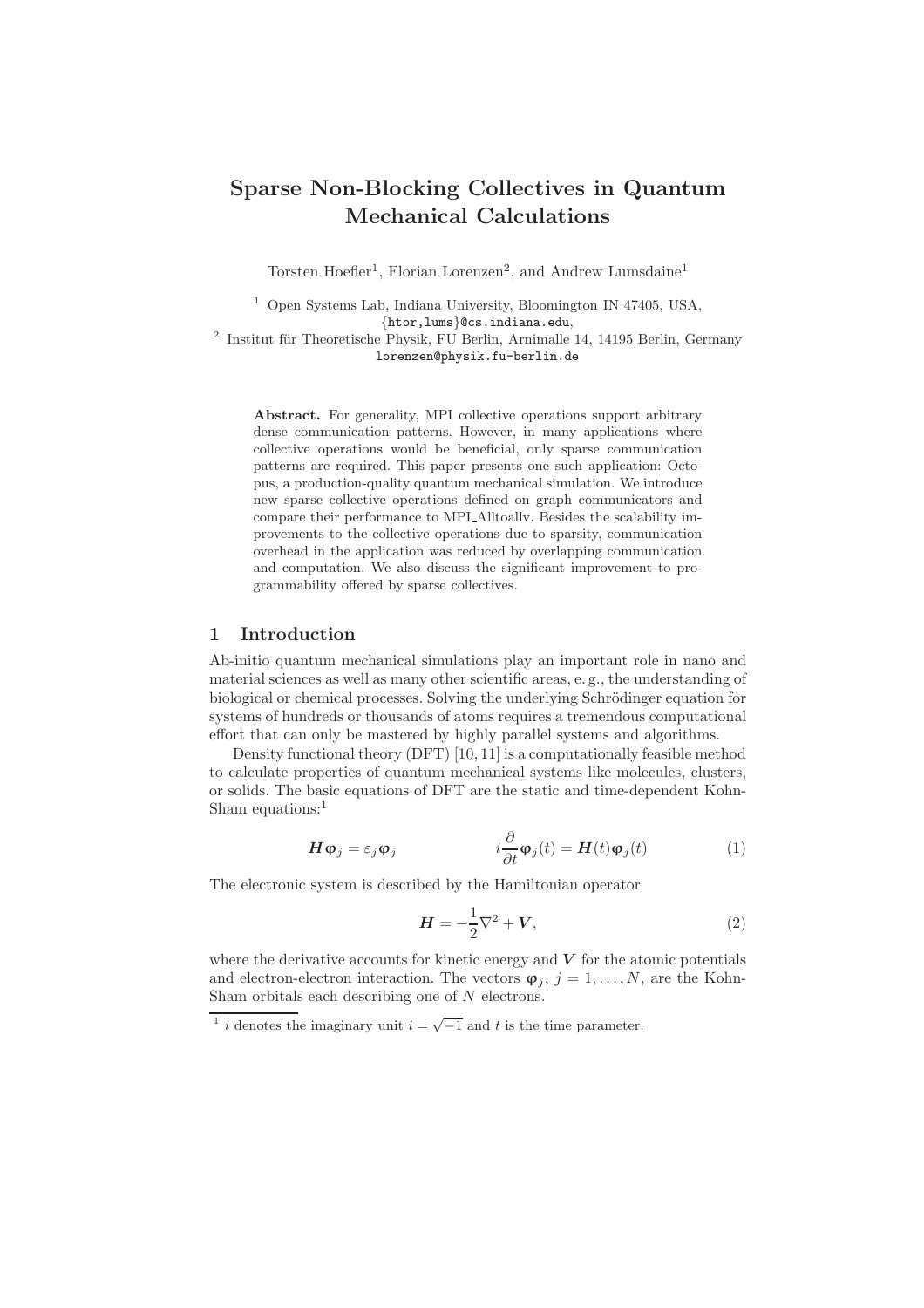The scientific application octopus [3] solves the eigenvalue problem of Eq. (1, left) by iterative diagonalization for the lowest N eigenpairs ( $\varepsilon_j$ ,  $\varphi_j$ ) and Eq. (1, right) by explicitly evolving the Kohn-Sham orbitals  $\varphi_i(t)$  in time. The essential ingredient of iterative eigensolvers as well as of most real-time propagators [2] is the multiplication of the Hamiltonian with an orbital  $H\varphi_i$ . Since octopus relies on finite-difference grids to represent the orbitals, this operation can be parallelized by dividing the real-space mesh and assigning a certain partition (domain) to each node as shown in Fig. 1(a).

The potential V is a diagonal matrix, so the product  $V\varphi_i$  can be calculated locally on each node. The Laplacian operator of (2) is implemented by a finitedifference stencil as shown in Fig. 1(b). This technique requires to send values close to the boundary (gray shading in Fig. 1(b)) from one partition (orange) to a neighboring one (green).







(b) Boundary values for a third order stencil.

Fig. 1. Partitions of octopus' real-space finite-difference mesh. The original implementation of  $H\varphi_i$  is:

- 1. Exchange boundary values between partitions
- 2.  $\varphi_j \leftarrow -\frac{1}{2} \nabla^2 \varphi_j$  (apply kinetic energy operator)
- 3.  $\varphi_j \leftarrow \varphi_j + V \varphi_j$  (apply potential)

In this article, we describe a simplified and efficient way to implement and optimize the neighbor exchange with non-blocking collective operations that are defined on topology communicators.

## 2 Parallel Implementation

This section gives a detailed analysis of the communication and computation behavior of the domain parallelization and presents alternative implementations using non-blocking and topology-aware colletives that provide higher performance and better programmability.

## 2.1 Domain parallelization

The application of the Hamiltonian to an orbital  $H\varphi_i$  can be parallelized by a partitioning of the real-space grid. The best decomposition depends on the distribution of grid-points in real-space which depends on the atomic geometry of the system under study. We use the library METIS [9] to obtain partitions that are well balanced in the number of points per node.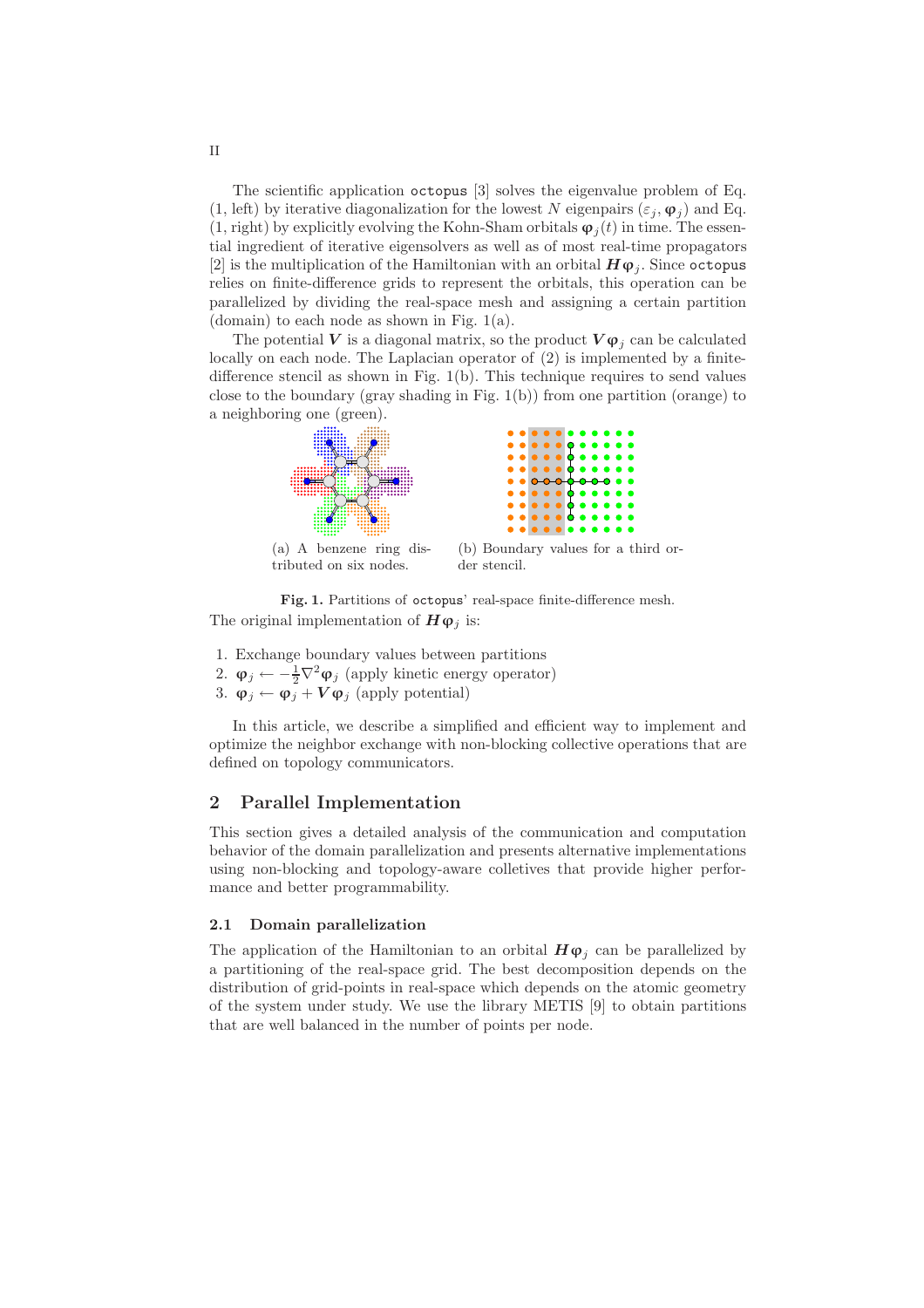



(a) An area V enlarged by  $d.$  (b) Rhombic dodecahedrons, consisting of twelve rhombic faces, stacked to fill up space.

#### Fig. 2. Message sizes and number of neighbors.

The communication overhead of calculating  $H\varphi_i$  is dominated by the neighbor exchange operation on the grid. To determine a model to assess the scaling of the communication time which can be used to predict the application's running time and scalability, we need to assess the message-sizes, and the average number of neighbors of every processor. Both parameters are influenced by the discretization order d that affects how far the stencil leaks into neighbouring domains, and by the number of points in each partition. Assuming a nearly optimal domain decomposition,  $NP$  points in total, and  $P$  processors we can consider the ratio  $V = NP/P$  as "volume" per node. The number of communicated points is  $p(P) = V_d - V$  with  $V_d$  being the volume V increased by the discretization order d and reads

$$
p(P) = \alpha d^3 + \beta d^2 \sqrt{V(P)} + \gamma d \sqrt[3]{V(P)^2}
$$
\n(3)

with coefficients  $\alpha$ ,  $\beta$ ,  $\gamma$  depending on the actual shape of the partitions. The derivation of (3) is sketched schematically in Fig. 2(a) for a 2D situation: an area V is increased by d in each direction. The enlargement is proportional to  $d^2$ (green) and  $d\sqrt{V}$  (red). In 3D, the additional dimension causes these terms to be multiplied by d and leads to one more term proportional to  $d\sqrt[3]{V^2}$ . Fig. 3(a) shows the number of exchanged points measured for a cylindrical grid of 1.2 million points and the analytical expression (3) fitted to the data-points.





(a) Exchanged points as a function of the number of processors for a large grid.

(b) Average and maximum number of neighbors  $\nu$  per partition.

Fig. 3. Communicated points and neighbor-count for different numbers of processors.

Since the average number of neighbors  $(\nu)$  depends on the structure of the input system, we cannot derive a generic formula for this quantity but instead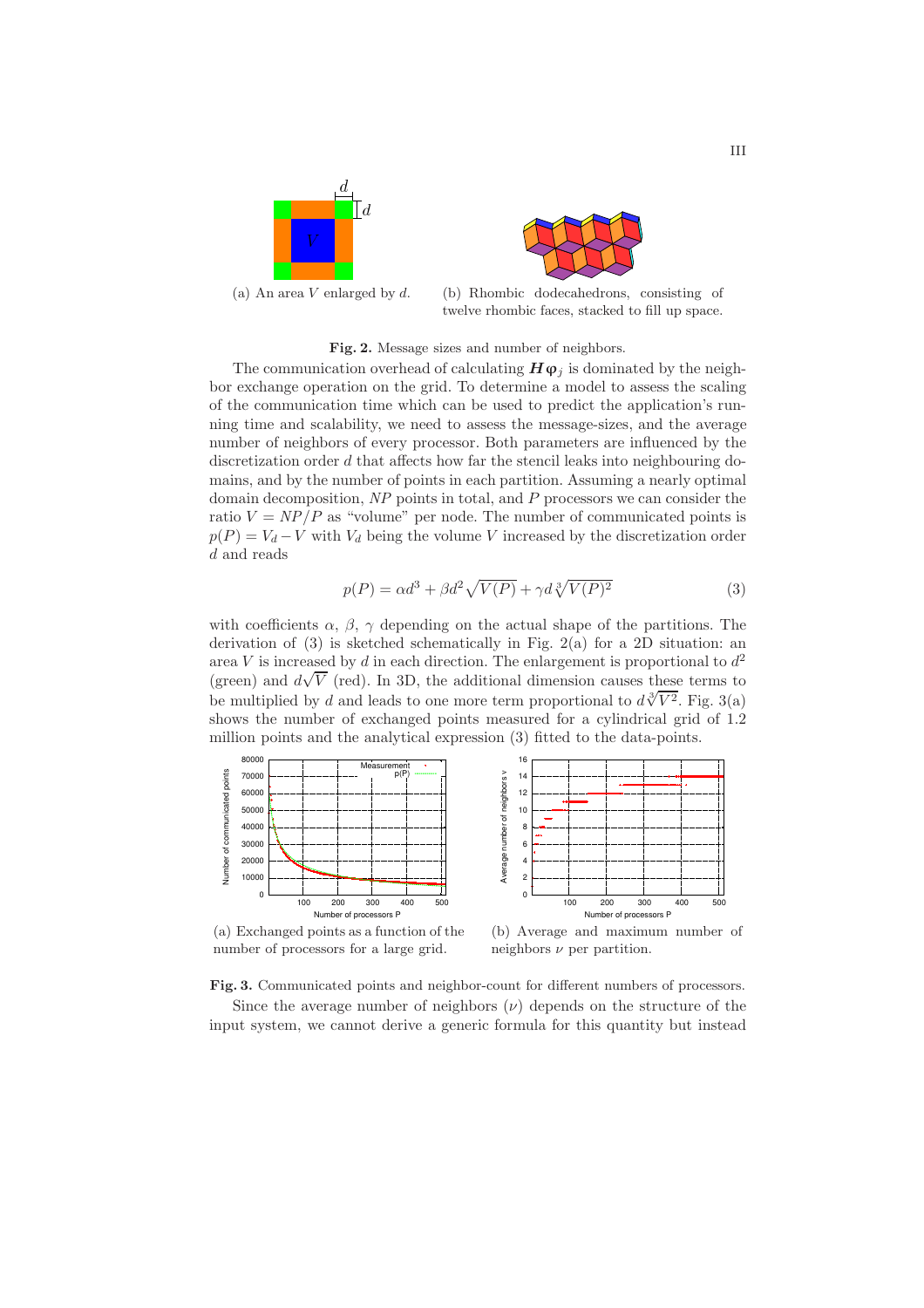give the following estimate: METIS minimizes edge-cut which is equivalent to minimization of surfaces. This can be seen in Fig.  $1(a)$  where the partition borders are almost between the gray Carbon atoms, the optimum in this case. In general, the minimal surface a volume can take on is spherical. Assuming the partitions to be stacked rhombic dodecahedrons as approximation to spheres, shown in Fig. 2(b), we conclude that, for larger P,  $\nu$  is clearly below P because each dodecahedron has at maximum twelve neighbors. This consideration, of course, assumes truly minimum surfaces that METIS can only approximate. In practice, we observe an increasing number of neighbors for larger  $P$ , see Fig. 3(b). Nevertheless, the number of neighbors is an order of magnitude lower than the number of processors.

Applying the well-know LogGP model [4] to our estimations of the scaling of the message sizes and the number of neighbors  $\nu$ , we can derive the following model of the communication overhead (each point is represented by an 8 byte double value):

$$
t_{comm} = L + o\nu + g(\nu - 1) + G(\nu \cdot 8 \, p(P)) \tag{4}
$$

We assume a constant number of neighbors  $\nu$  at large scale. Thus, the communication overhead scales with  $O(\sqrt{NP/P})$  in P. The computational cost of steps 2 and 3 that determines the potential to overlap computation and communication scales with  $NP/P$  for the potential term and  $\alpha d^3 + \beta d^2 \sqrt{NP/P}$  +  $\gamma d \sqrt[3]{(NP/P)^2} + \delta NP/P$  for the kinetic term.<sup>2</sup> We observe that our computation has a similar scaling behaviour as the communication overhead, cf. Eq. (4). We therefore conclude that overlapping the neighbor exchange communication with steps 2 and 3 should show a reasonable performance benefit at any scale.

Overlapping this kind of communication has been successfully demonstrated on a regular grid in [1]. We expect the irregular grid to achieve similar performance improvements which could result in a reduction of the communication overhead.

Practical benchmarks show that there are two calls that dominate the communication overhead of octopus. On 16 processors, about 13% of the application time is spent in many 1 real or complex value MPI Allreduce calls caused by dotproducts and the calculation of the atomic potentials. This communication can not be optimized or overlapped easily and is thus out of the scope of this article. The second biggest source of communication overhead is the neighbor communication which causes about 8.2% of the communication overhead. Our work aims at efficiently implementing the neighbor exchange and reducing its communication overhead with new non-blocking collective operations that act on a process topology.

### 2.2 Optimization with Non-blocking Collective Operations

Non-blocking collective operations that would support efficient overlap for this kind of communication are not available in the current MPI standard. We used

 $2$  The derivation of this expression is similar to (3) except that we shrink the volume by the discretzation order d.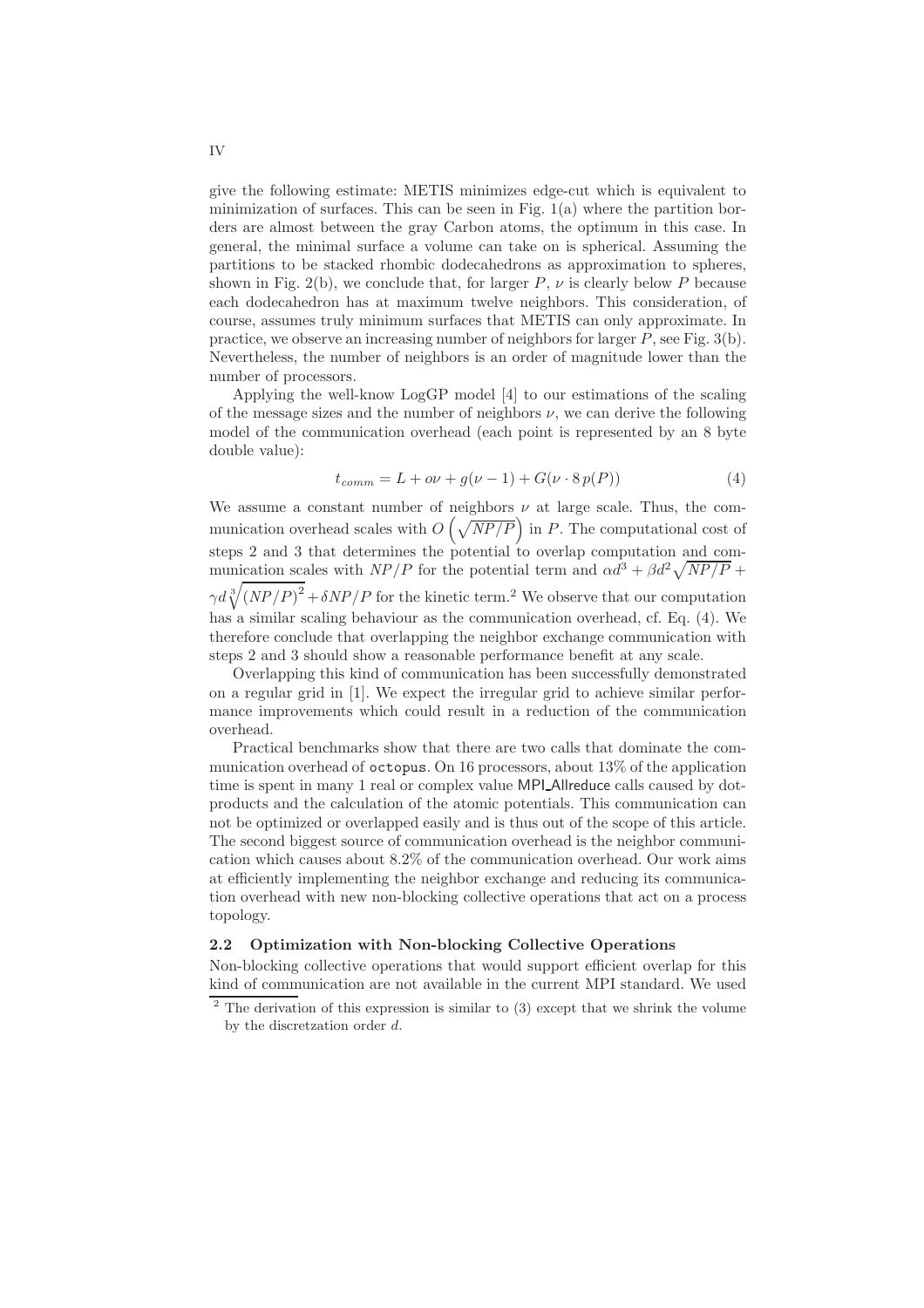the open-source implementation LibNBC [6] that offers a non-blocking interface for all MPI-defined collective operations.

Implementation with NBC lalltoally The original implementation used MPI Alltoally for the neighbor exchange. The transition to the use of non-blocking collective operations is a simple replacing of MPI Alltoall with NBC Ialltoallv and the addition of a handle. Furthermore, the operation has to be finished with a call to NBC Wait before the communicated data is accessed.

However, to achieve the best performance improvement, several additional steps have to be performed. The first step is to maximize the time to overlap, i. e., to move the NBC Wait as far behind the respective NBC Ialltoallv as possible in order to give the communication more time to proceed in the background. Thus, to overlap communication and computation we change the original algorithm to:

- 1. Initiate neighbor exchange (NBC Ialltoallv)
- 2.  $\varphi_i \leftarrow v \varphi_i$  (apply potential)
- 3.  $\varphi_j \leftarrow \varphi_j \frac{1}{2} \nabla^2 \varphi_j^{inner}$  (apply kinetic energy operator to inner points)
- 4. Wait for the neighbor exchange to finish (NBC Wait)
- 5.  $\varphi_j \leftarrow \varphi_j \frac{1}{2} \nabla^2 \varphi_j^{edge}$  (apply kinetic energy operator to edge points)

We initiate the exchange of neighboring points (step 1) and overlap it with the calculation of the potential term (step 2) and the inner part of the kinetic energy, which is the derivative of all points that can be calculated solely by local points (step 3). The last step is waiting for the neighbor-exchange to finish (step 4) and calculation of the derivatives for the edge points (step 5).

A usual second step to optimize for overlap is to introduce NBC Test() calls that give LibNBC the chance to progress outstanding requests. This is not necessary if the threaded version of LibNBC is running on the system. We have shown in [5] that the a naively threaded version performs worse, due to the loss of a computational core. However, for this work, we use the InfiniBand optimized version of LibNBC [7] which does not need explicit progression with NBC Test() if there is only a single communication round (which is true for all non-blocking operations used in octopus).

As shown in Sec. 2.1, the maximum number of neighbors is limited. Thus, the resulting communication pattern for large-scale runs is sparse. The MPI\_Alltoallv function, however, is not suitable for large-scale sparse communication patterns because it is not scalable due to the four index arrays which have to be filled for every process in the communicator regardless of the communication pattern. This results in arrays mostly filled with zeros that still have to be generated, stored and processed in the MPI call and is thus a performance bottleneck at large-scale. Filling those arrays correctly is also complicated for the programmer and a source of common programming errors. To tackle the scalability and implementation problems, we propose new collective operations [8] that are defined on the well known MPI process topologies. The following section describes the application of one of the proposed collective operations to the problem described above.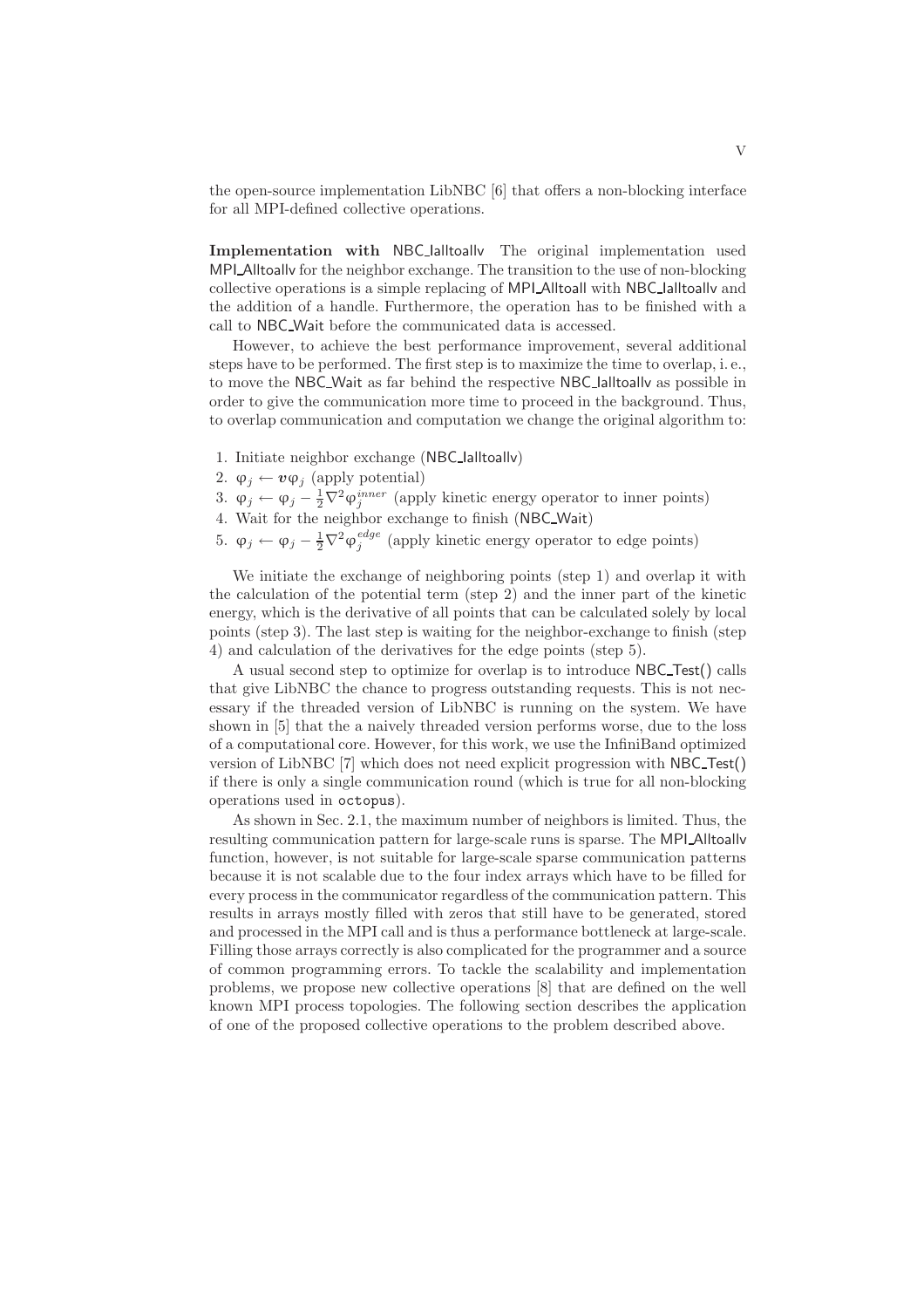Topological Collective Operations We define a new class of collective operations defined on topology communicators. The new collective operation defines a neighbor exchange where the neighbors are defined by the topology. MPI offers a regular (cartesian) topology as well as a graph topology that can be used to reflect arbitrary neighbor relations. We use the graph communicator to represent the neighborship of partitions generated by METIS for the particular input system. MPI Graph create is used to create the graph communicator. We implemented our proposal in LibNBC, the functions NBC Get neighbors count and NBC Comm neighbors return the neighbor count and the order of ranks for the send/receive buffers respectively. The operation NBC\_Ineighbor\_xchg performs a non-blocking neighbor exchange in a single step.

Programmability It seems more natural to the programmer to map the output of a graph partitioner (e. g., an adjacency list that represents topological neighbors) to the creation of a graph communicator and simply perform collective communication on this communicator rather than performing the Alltoallv communication. To emphasize this, we demonstrate pseudocodes that perform a similar communication operation to all graph neighbors indicated in an undirected graph (list[i][0] represents the source and list[i][1] the destination vertex of edge i and is sorted by source node).

```
rdpls = \text{malloc}(p * sizeof(int)); sdpls = \text{malloc}(p * sizeof(int));rcnts = malloc(p*sizeof(int)); scnts = malloc(p*sizeof(int));
    for(i=0; i<p; i++) { scnts[i] = rcnts[i] = 0; }
    for(i=0; i<len(list); i++) if(list[i][0] == rank)
        sents[i][i][1] = count; rents[i][i][1] = count;6 s sdispls [0] = rdispls [0] = 0;
    for(i=1; i < p; i++) {
       {\tt sdpls[i]} = {\tt sdpls[i-1]} + {\tt scnts[i]};rdpls[i] = rdpls[i-1] + rcnts[i];NBC_Ialltoallv(sbuf, scnts, sdpls, dt, rcnts, rdpls, dt, comm, req);
11 /* computation goes here */
    NBC_Wait(req, stat);
```
Listing 1.1. NBC lalltoall Implementation.

Listing 1.1 shows the NBC Ialltoall implementation which uses four different arrays to store the adjacency information. The programmer is fully responsible for administering those arrays. Listing 1.2 shows the implementation with our newly proposed operations that acquire the same information from the MPI library (topology communicator layout). The processes mapping in the created graph communicator might be rearranged by the MPI library to place tightly coupled processes on close processors (e. g. on the same SMP system). The collective neighbor exchange operation allows other optimizations (e. g. starting off-node communication first to overlap local memory copies of on-node communication). Due to the potentially irregular grid (depending on the input system), the number of points communicated with each neighbor might vary. Thus, we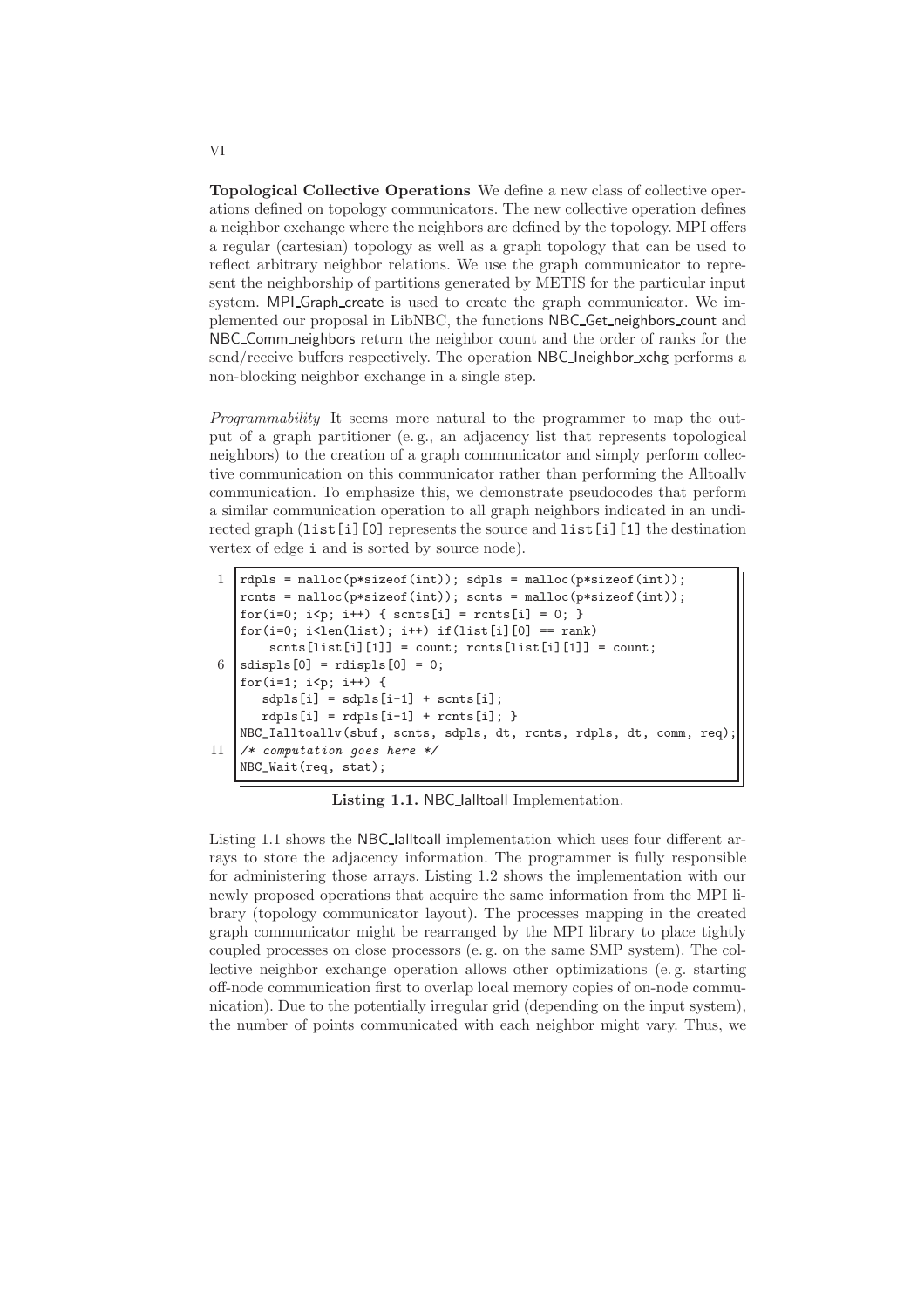used the vector variant NBC Ineighbor xchgv to implement the neighbor exchange for octopus.

```
last = list[0][0]; counter = 0; // list is sorted by source
   for(i=0; i<1en(list); i++) {
3 \mid \text{if}(\text{list}[i][0] \mid = \text{last}) \text{ index}[\text{list}[i][0]] = \text{counter};edges[counter++] = list[i][1];}
   MPI_Graph_create(comm, nnodes, index, edges, 1, topocomm);
   NBC_Ineighbor_xchg(sbuf, count, dt, rbuf, count, dt, topocomm, req);
8 /* computation goes here */
   NBC_Wait(req, stat);
```
Listing 1.2. NBC Ineighbor xchg Implementation.

## 3 Performance Analysis

We benchmarked our implementation on the CHiC supercomputer system, a cluster computer consisting of nodes equipped with dual socket dual-core AMD 2218 2.6 GHz CPUs, connected with SDR InfiniBand and 4 GB memory per node. We use the InfiniBand-optimized version of LibNBC [7] to achieve highest performance and overlap. Each configuration was ran three times on all four cores per node (4-16 nodes were used) and the average values are reported.





(a) Overhead of LibNBC on 64 Processes on 16 Nodes.

(b) Octopus Communication Overhead on 4-16 Nodes.

Fig. 4. LibNBC and octopus communication overhead.

Fig. 4(a) shows the microbenchmark results for the overhead of NBC Ialltoallv and NBC Ineigbor xchgv of NBCBench [6] with 10 neighbors under th assumption that the whole communication time can be overlapped. The overhead of the new neighbor exchange operation is slightly lower than the NBC Ialltoallv overhead because the implementation does not evaluate arrays of size  $P$ . Fig. 4(b) shows the communication overhead of a fixed-size ground state calculation of a chain of Lithium and Hydrogene atoms. The overhead varies (depending on the technique used) between 22% and 25% on 16 processes. The bars in Fig. 4(b) show the total communication overhead and the tackled neighbor exchange overhead (lower part). We analyze only the overhead-reduction and easier implementation of the neighbor exchange in this work. The application of non-blocking neighbor collective operations efficiently halves the neighbor exchange overhead and thus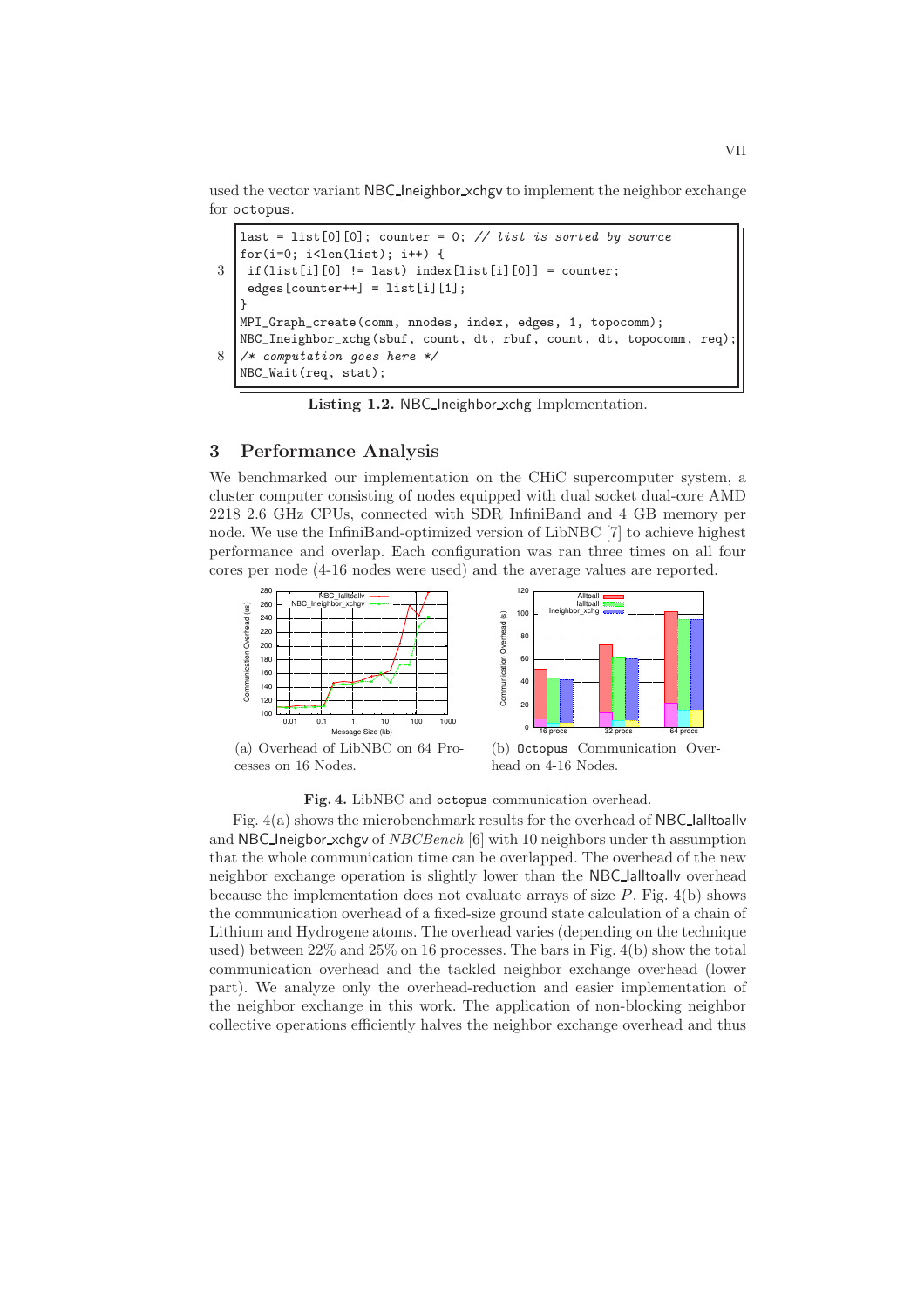improves the performance of octopus by about 2%. The improvement is smaller on 64 processes because the time to overlap is due to the strong scaling problem much smaller than in the 32 or 16 process case. The gain of using the nearest neighbor exchange collective is marginal at this small scale. Memory restrictions prevented bigger strong-scaling runs.

## 4 Conclusions and Future Work

We proposed a new class of collective operations that enable collective communication on a processor topology defined by an MPI graph communicator and thus simplify the implementation significantly. We showed the application of the new operations to the quantum mechanical simulation program octopus. The communication overhead of the neighbor exchange operation was efficiently halved by overlapping of communication and computation improved the application performance.

Acknowledgements The authors want to thank Frank Mietke for support with the CHiC cluster system and Xavier Andrade for support regarding the implementation in octopus. This work was partially supported by a grant from the Lilly Endowment, National Science Foundation grant EIA-0202048 and a gift the Silicon Valley Community Foundation on behalf of the Cisco Collaborative Research Initiative.

#### References

- 1. T. Hoefler at al. Optimizing a Conjugate Gradient Solver with Non-Blocking Collective Operations. Journal of Parallel Computing, 33(9):624–633, 9 2007.
- 2. A. Castro, M. A. L. Marques, and A. Rubio. Propagators for the time-dependent kohn-sham equations. The Journal of Chemical Physics, 121(8):3425–3433, 2004.
- 3. A. Castro et al. octopus: a tool for the application of time-dependent density functional theory. phys. stat. sol. (b), 243(11):2465–2488, 2006.
- 4. Albert Alexandrov et al. LogGP: Incorporating Long Messages into the LogP Model. Journal of Parallel and Distributed Computing, 44(1):71–79, 1995.
- 5. T. Hoefler et al. A Case for Standard Non-Blocking Collective Operations. In Recent Advances in Parallel Virtual Machine and Message Passing Interface 2007, volume 4757, pages 125–134. Springer, 10 2007.
- 6. T. Hoefler et al. Implementation and Performance Analysis of Non-Blocking Collective Operations for MPI. In 2007 International Conference on High Performance Computing, Networking, Storage and Analysis, SC07. IEEE Computer Society/ACM, 11 2007.
- 7. T. Hoefler et al. Optimizing non-blocking Collective Operations for InfiniBand. In 22nd International Parallel & Distributed Processing Symposium, 04 2008.
- 8. T. Hoefler, F. Lorenzen, D. Gregor, and A. Lumsdaine. Topological Collectives for MPI-2. Technical report, Open Systems Lab, Indiana University, 02 2008.
- 9. George Karypis and Vipin Kumar. A fast and high quality multilevel scheme for partitioning irregular graphs. SIAM J. Sci. Comput., 20(1):359–392, 1998.
- 10. W. Kohn and L.J. Sham. Self-consistent equations including exchange and correlation effects. Phys. Rev, 140:A1133, 1965.
- 11. E. Runge and E. K. U. Gross. Density-functional theory for time-dependent systems. Phys. Rev. Lett., 52(12):997, 1984.

VIII